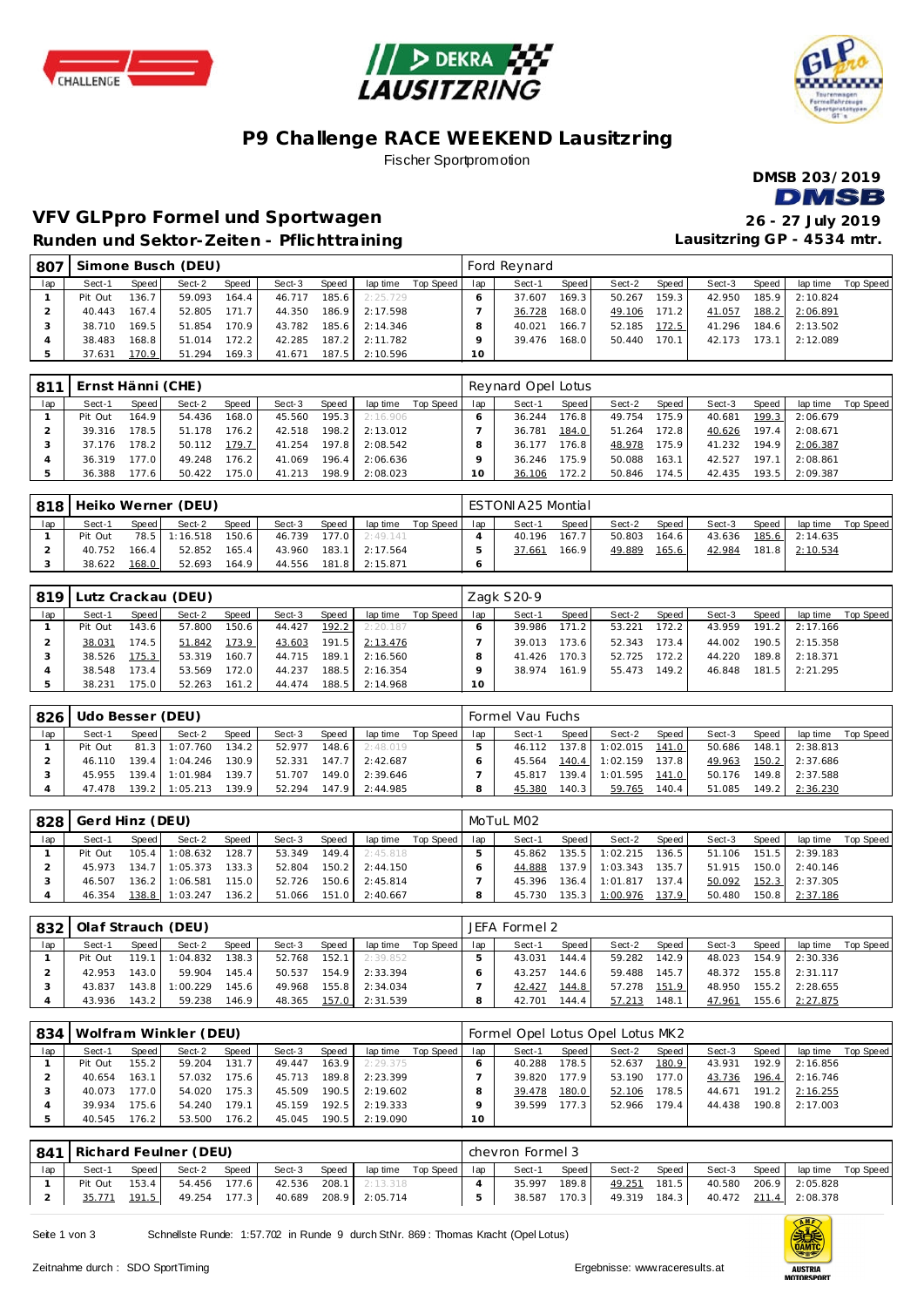





## **P9 Challenge RACE WEEKEND Lausitzring**

#### Fischer Sportpromotion



### **VFV GLPpro Formel und Sportwagen 26 - 27 July 2019**

**Lausitzring GP - 4534 mtr.**

the control of the control of the

 $\mathbf{I}$ 

**Runden und Sektor-Zeiten - Pflichttraining** 35.826 188.8 49.608 184.9 39.803 210.5 2:05.237 **6**

| 854 |         |        | Malte Petersen (DEU) |       |        |       |          |           |     | Mahag Olympic Vau |       |                |       |        |       |          |           |
|-----|---------|--------|----------------------|-------|--------|-------|----------|-----------|-----|-------------------|-------|----------------|-------|--------|-------|----------|-----------|
| lap | Sect-1  | Speed  | Sect-2               | Speed | Sect-3 | Speed | lap time | Top Speed | lap | Sect-1            | Speed | Sect-2         | Speed | Sect-3 | Speed | lap time | Top Speed |
|     | Pit Out | 82.1   | : 10.622             | 118.3 | 53.935 | 133.2 | 2:51.014 |           |     | 47.466            | 122.4 | 1:02.349       | 125.7 | 51.573 | 138.8 | 2:41.388 |           |
|     | 47.667  | 125.01 | :02.035              | 126.2 | 51.897 | 140.1 | 2:41.599 |           |     | 45.639            |       | 125.6 1:00.986 | 127.5 | 50.882 | 139.9 | 2:37.507 |           |
|     | 46.211  | 126.5  | : 03.534             | 118.2 | 51.856 | 139.7 | 2:41.601 |           |     | 45.973            | 125.0 | 1:01.260       | 127.2 | 50.417 | 135.3 | 2:37.650 |           |
|     | 46.682  | 125.7  | : 02.527             | 127.1 | 53.479 | 138.1 | 2:42.688 |           |     | 47.012            | 123.4 | 1:01.789       | 125.6 | 52.826 | 129.2 | 2:41.627 |           |

| 864 |         |       | Jürgen Bukoitz (DEU) |       |        |       |                  |             |     | FIOR Formel Renault Campus |         |          |         |        |       |          |           |
|-----|---------|-------|----------------------|-------|--------|-------|------------------|-------------|-----|----------------------------|---------|----------|---------|--------|-------|----------|-----------|
| lap | Sect-1  | Speed | Sect-2               | Speed | Sect-3 | Speed | lap time         | Top Speed I | lap | Sect-1                     | Speed I | Sect-2   | Speed i | Sect-3 | Speed | lap time | Top Speed |
|     | Pit Out | 133.2 | 1:02.682             | 142.3 | 50.452 |       | $158.1$ 2:31.993 |             |     | 43.838                     | 149.8   | 59.170   | 146.7   | 48.772 | 152.8 | 2:31.780 |           |
|     | 43.894  | 147.1 | 1:00.933             | 146.5 | 49.553 |       | 159.1 2:34.380   |             |     | 44.129                     | 132.2   | 1:01.431 | 145.6   | 49.192 | 150.6 | 2:34.752 |           |
|     | 43.082  | 150.2 | 59.956               | 146.3 | 48.061 | 159.3 | 2:31.099         |             |     | 43.292                     | 140.8   | 58.237   | 144.6   | Pit In |       | 2:31.981 |           |
|     | 42.743  | 121.5 | 1:03.586             | 140.3 | 49.387 | 151.3 | 2:35.716         |             |     | Pit Out                    | 150.01  | 57.666   | 146.5   | 47.035 | 159.1 | 3:34.294 |           |

| 869 |         |       | Thomas Kracht (DEU) |       |        |       |          |           |     | Opel Lotus MK 1 |                    |        |       |        |       |          |           |
|-----|---------|-------|---------------------|-------|--------|-------|----------|-----------|-----|-----------------|--------------------|--------|-------|--------|-------|----------|-----------|
| lap | Sect-1  | Speed | Sect-2              | Speed | Sect-3 | Speed | lap time | Top Speed | lap | Sect-1          | Speed              | Sect-2 | Speed | Sect-3 | Speed | lap time | Top Speed |
|     | Pit Out | 153.0 | 51.760              | 181.5 | 41.745 | 201.9 | 2:09.561 |           |     | 34.245          | 188.8              | 45.583 | 190.8 | 39.245 | 207.3 | 1:59.073 |           |
|     | 35.030  | 185.2 | 46.693              | 189.1 | 39.551 | 205.3 | 2:01.274 |           |     | 34.416          | 189.5              | 45.724 | 192.9 | 38.855 | 206.9 | 1:58.995 |           |
|     | 34.432  | 188.5 | 46.281              | 189.5 | 39.591 | 206.9 | 2:00.304 |           |     | 34.205          | 189.1              | 50.150 | 180.9 | 39.976 | 206.1 | 2:04.331 |           |
|     | 34.576  | 188.2 | 47.019              | 185.6 | 39.720 | 206.9 | 2:01.315 |           |     | 33.837          | 188.8 <sub>1</sub> | 45.206 | 193.2 | 38.659 | 208.9 | 1:57.702 |           |
|     | 34.241  | 187.8 | 47.087              | 188.5 | 39.585 | 207.7 | 2:00.913 |           | 10  |                 |                    |        |       |        |       |          |           |

|     | 872   Heinz Scherle (DEU) |       |        |       |        |       |          |           |     | Revnard Formel 3 |       |        |       |        |       |                |           |  |
|-----|---------------------------|-------|--------|-------|--------|-------|----------|-----------|-----|------------------|-------|--------|-------|--------|-------|----------------|-----------|--|
| lap | Sect-1                    | Speed | Sect-2 | Speed | Sect-3 | Speed | lap time | Top Speed | lap | Sect-1           | Speed | Sect-2 | Speed | Sect-3 | Speed | lap time       | Top Speed |  |
|     | Pit Out                   | 148.4 | 53.867 | 177.9 | 42.010 | 196.4 | 2:11.176 |           |     | 36.385           | 183.4 | 50.718 | 178.2 | 41.680 |       | 194.9 2:08.783 |           |  |
|     | 36.255                    | 182.4 | 49.278 | 181.2 | 41.220 | 196.4 | 2:06.753 |           |     | 38.119           | 180.6 | 49.206 | 176.5 | 42.620 | 190.1 | 2:09.945       |           |  |
|     | 36.106                    | 184.0 | 49.279 | 181.8 | 41.344 | 197.4 | 2:06.729 |           |     |                  |       |        |       |        |       |                |           |  |

|     | 891   Jörg Aufgebauer (DEU) |       |        |       |        |              |           |       | <b>HTS HTS Lada</b> |       |        |         |        |       |          |           |
|-----|-----------------------------|-------|--------|-------|--------|--------------|-----------|-------|---------------------|-------|--------|---------|--------|-------|----------|-----------|
| lap | Sect-1                      | Speed | Sect-2 | Speed | Sect-3 | Speed aptime | Top Speed | lap i | Sect-1              | Speed | Sect-2 | Speed I | Sect-3 | Speed | lap time | Top Speed |

|     | 896   Andreas Menzner (DEU) |         |        |       |        |       |          |           |     | Reynard Formel Ford SF 86 |       |        |       |        |       |                  |           |  |
|-----|-----------------------------|---------|--------|-------|--------|-------|----------|-----------|-----|---------------------------|-------|--------|-------|--------|-------|------------------|-----------|--|
| lap | Sect-1                      | Speed I | Sect-2 | Speed | Sect-3 | Speed | lap time | Top Speed | lap | Sect-1                    | Speed | Sect-2 | Speed | Sect-3 | Speed | lap time         | Top Speed |  |
|     | 37.933                      | 157.9   | 51.960 | 169.0 | 42.132 | 185.6 | 2:12.025 |           |     | 39.551                    | 163.1 | 54.589 | 161.9 | 41.106 |       | $186.2$ 2:15.246 |           |  |
|     | 36.632                      | 168.2   | 49.805 | 171.4 | 41.270 | 185.2 | 2:07.707 |           |     | 36.020                    | 170.9 | 47.746 | 174.5 | 40.523 | 188.5 | 2:04.289         |           |  |
|     | 36.520                      | 169.0   | 49.243 | 172.2 | 41.115 | 185.9 | 2:06.878 |           |     | 37.590                    | 170.6 | 48.089 | 171.4 | 42.803 | 188.5 | 2:08.482         |           |  |
|     | 37.946                      | 164.9   | 52.070 | 172.0 | 41.288 | 185.6 | 2:11.304 |           |     | 35.957                    | 170.3 | 50.329 | 175.6 | 43.190 | 182.1 | 2:09.476         |           |  |
|     | 36.250                      | 160.7   | 51.534 | 173.4 | 41.135 | 187.5 | 2:08.919 |           | 10  |                           |       |        |       |        |       |                  |           |  |

|     |         |       | 910 Rainer Grindler (DEU) |       |        |       |          |           | Sylva Phoenix |        |         |        |       |        |       |                |           |  |
|-----|---------|-------|---------------------------|-------|--------|-------|----------|-----------|---------------|--------|---------|--------|-------|--------|-------|----------------|-----------|--|
| lap | Sect-1  | Speed | Sect-2                    | Speed | Sect-3 | Speed | lap time | Top Speed | lap           | Sect-1 | Speed I | Sect-2 | Speed | Sect-3 | Speed | lap time       | Top Speed |  |
|     | Pit Out | 115.5 | 1:02.178                  | 149.0 | 48.296 | 181.2 | 2:31.810 |           |               | 39.226 | 169.5   | 52.677 | 165.9 | 43.833 |       | 187.2 2:15.736 |           |  |
|     | 42.067  | 172.8 | 56.072                    | 169.0 | 44.734 | 183.7 | 2:22.873 |           |               | 39.148 | 173.1   | 52.467 | 168.5 | 44.061 |       | 187.8 2:15.676 |           |  |
|     | 39.724  | 167.4 | 52.805                    | 170.3 | 44.371 | 185.9 | 2:16.900 |           |               | 39.319 | 167.4   | 52.861 | 165.1 | 44.047 |       | 185.9 2:16.227 |           |  |
|     | 39.993  | 168.0 | 52.472                    | 165.6 | 43.822 | 186.9 | 2:16.287 |           |               | 40.349 | 161.7   | 53.424 | 161.4 | 44.075 |       | 184.6 2:17.848 |           |  |
|     | 38.949  | 170.3 | 52.141                    | 167.4 | 43.824 | 186.2 | 2:14.914 |           | 10            |        |         |        |       |        |       |                |           |  |

| 923 | Dirk Juilfs (DEU) |         |          |       |        |       |          |           | Noble 23b |        |       |        |       |        |       |          |           |
|-----|-------------------|---------|----------|-------|--------|-------|----------|-----------|-----------|--------|-------|--------|-------|--------|-------|----------|-----------|
| lap | Sect-1            | Speed   | Sect-2   | Speed | Sect-3 | Speed | lap time | Top Speed | lap       | Sect-1 | Speed | Sect-2 | Speed | Sect-3 | Speed | lap time | Top Speed |
|     | Pit Out           | 115.8 l | 1:02.694 | 133.7 | 52.526 | 162.2 | 2:39.124 |           |           | 43.681 | 138.6 | 58.171 | 142.5 | 49.739 | 158.4 | 2:31.591 |           |
|     | 44.214            | 138.3   | 59.763   | 141.2 | 49.671 | 163.1 | 2:33.648 |           |           | 43.740 | 135.8 | 58.658 | 140.1 | 49.016 | 156.5 | 2:31.414 |           |
|     | 43.680            | 141.7   | 59.756   | 144.8 | 49.487 | 166.2 | 2:32.923 |           |           | 43.313 | 137.1 | 57.111 | 145.4 | 49.329 | 156.1 | 2:29.753 |           |
|     | 44.462            | 138.8   | 58.549   | 148.1 | 48.800 | 162.7 | 2:31.811 |           |           | 43.614 | 135.3 | 58.368 | 142.3 | 48.396 | 157.4 | 2:30.378 |           |

| 948 | Leopold Schiewek (DEU) |       |          |       |              |       |          |           |     | Chevron B 16 |        |        |       |        |           |          |           |  |
|-----|------------------------|-------|----------|-------|--------------|-------|----------|-----------|-----|--------------|--------|--------|-------|--------|-----------|----------|-----------|--|
| lap | Sect-1                 | Speed | Sect-2   | Speed | Sect-3       | Speed | lap time | Top Speed | lap | Sect-1       | Speed  | Sect-2 | Speed | Sect-3 | Speed     | lap time | Top Speed |  |
|     | Pit Out                | 111.6 | 1:02.177 | 156.3 | 51.031       | 155.4 | 2:35.535 |           |     | 43.594       | 146.3  | 58.092 | 161.0 | 49.606 | 160.5     | 2:31.292 |           |  |
|     | 44.637                 | 127.4 | 59.718   | 147.7 | 49.613       | 193.2 | 2:33.968 |           |     | 44.083       | 126.0  | 58.141 | 139.4 | 49.210 | $165.6$ I | 2:31.434 |           |  |
|     | 44.312                 | 134.5 | 59.105   | 141.0 | 49.540       | 178.5 | 2:32.957 |           |     | 43.241       | 125.9  | 57.232 | 148.4 | 49.520 | 149.0     | 2:29.993 |           |  |
|     | 44.925                 | 138.3 | 58.136   | 144.8 | 49.004 181.8 |       | 2:32.065 |           |     | 43.771       | 113.61 | 57.764 | 149.4 | 48.949 | 138.8     | 2:30.484 |           |  |
|     |                        |       |          |       |              |       |          |           |     |              |        |        |       |        |           |          |           |  |

Seite 2 von 3 Schnellste Runde: 1:57.702 in Runde 9 durch StNr. 869: Thomas Kracht (Opel Lotus)